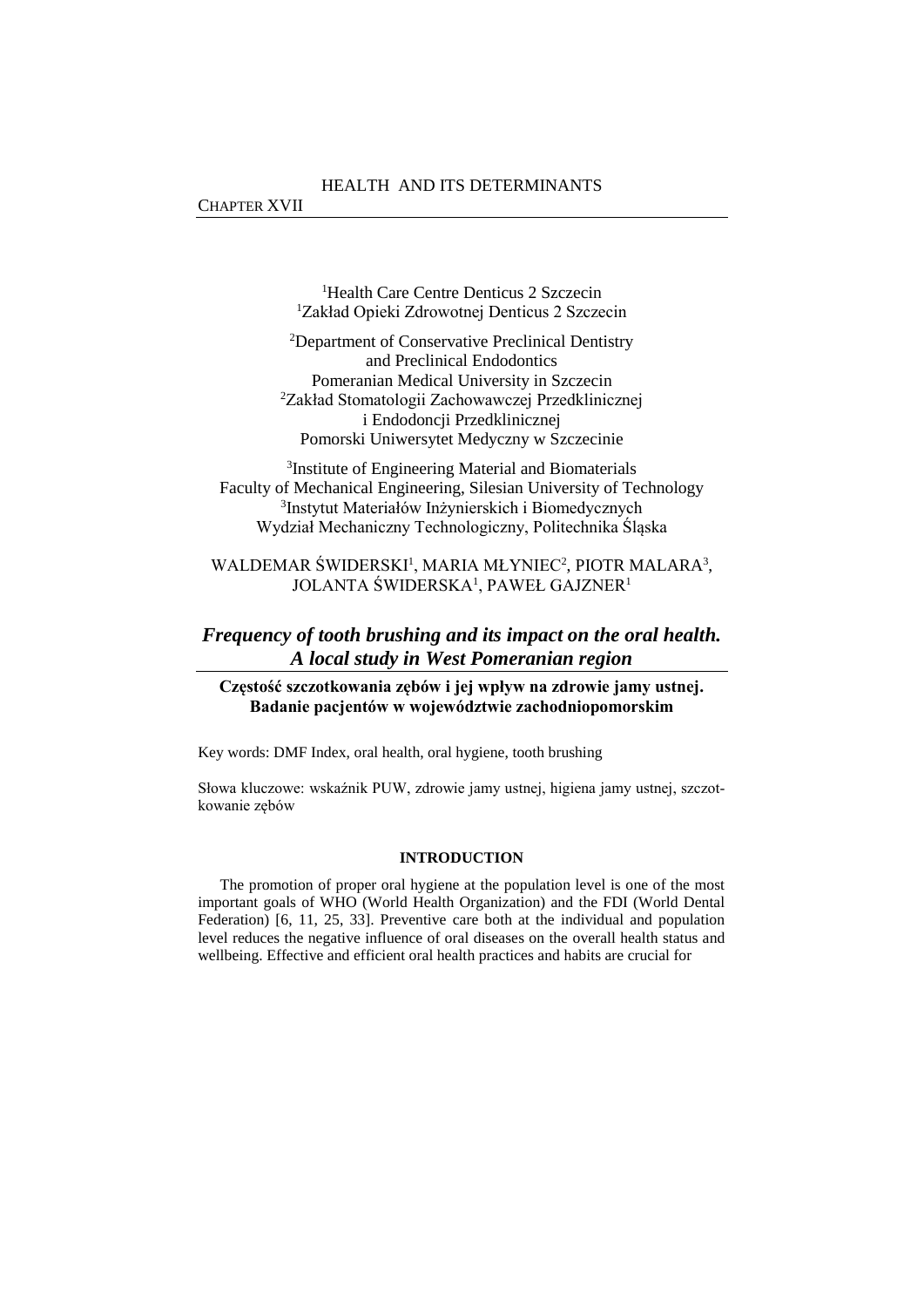achieving good oral health [24, 25]. Removing plaque is essential for the prevention of the two most prevalent dental diseases – dental caries and periodontal diseases [25]. The most effective way of removing dental plaque is still regular tooth brushing using fluoride toothpaste, preferably after every meal. The use of dental floss is also recommended for complete removal of dental plaque, even from interdental spaces [6, 11].

Oral diseases have a very negative influence on people's lives [20] and are associated with chronic health conditions such as diabetes and cardiovascular diseases [13, 19]. Many studies have examined the associations between oral health and various socio-economic and demographical factors [2, 26, 28, 31] or stress [7, 8, 10, 27], both of which have been found to have an impact on the oral health outcomes.

Dental caries is defined as a multi-factorial infectious disease. When food enters the mouth, bacteria metabolize fermentable carbohydrates, producing acids, which diffuse into hard dental tissue, and demineralize tooth enamel [9]. In the absence of proper dental hygiene, this process has an increased likelihood of resulting in dental caries.

The DMFT is simple and the most widely applied caries index and is a sum of the number of teeth that are decayed  $-DT$ , missing (extracted)  $- MT$ , or have been filled – FT. The FT component gives a picture of a consequence of the disease as well as its treatment outcome. Many studies are assessing the relationship between caries, diet and hygiene habits while using DMFT as caries experience index. A widely supported expert- and evidence-based strategy for the treatment and prevention of dental caries involves collecting patient-specific caries risk information and using that information to guide individualized treatment decisions, with emphasis on minimally invasive and/or non-operative therapies, such as remineralizing or antibacterial agents, to manage caries as a disease process [4].

This study tries to assess the oral health status and dental health behaviors, especially the frequency of brushing teeth of patients from West Pomeranian region.

#### **MATERIAL AND METHOD**

This was a cross-sectional study conducted in dental facilities in the city of Szczecin, on 301 randomly chosen patients attending dental treatment. The analysis included dental examination of teeth status, prevalence of caries and evaluation of oral hygiene. The survey contained questions related to patients' personal data, including gender, age, place of living, education and income per person in a household. Patients were divided into five age groups: 18-22, 23-34, 35-50, 51-65 and over 65 years old. Place of living was classified into three groups: the city of Szczecin, smaller cities and villages. Education was classified into four groups: primary,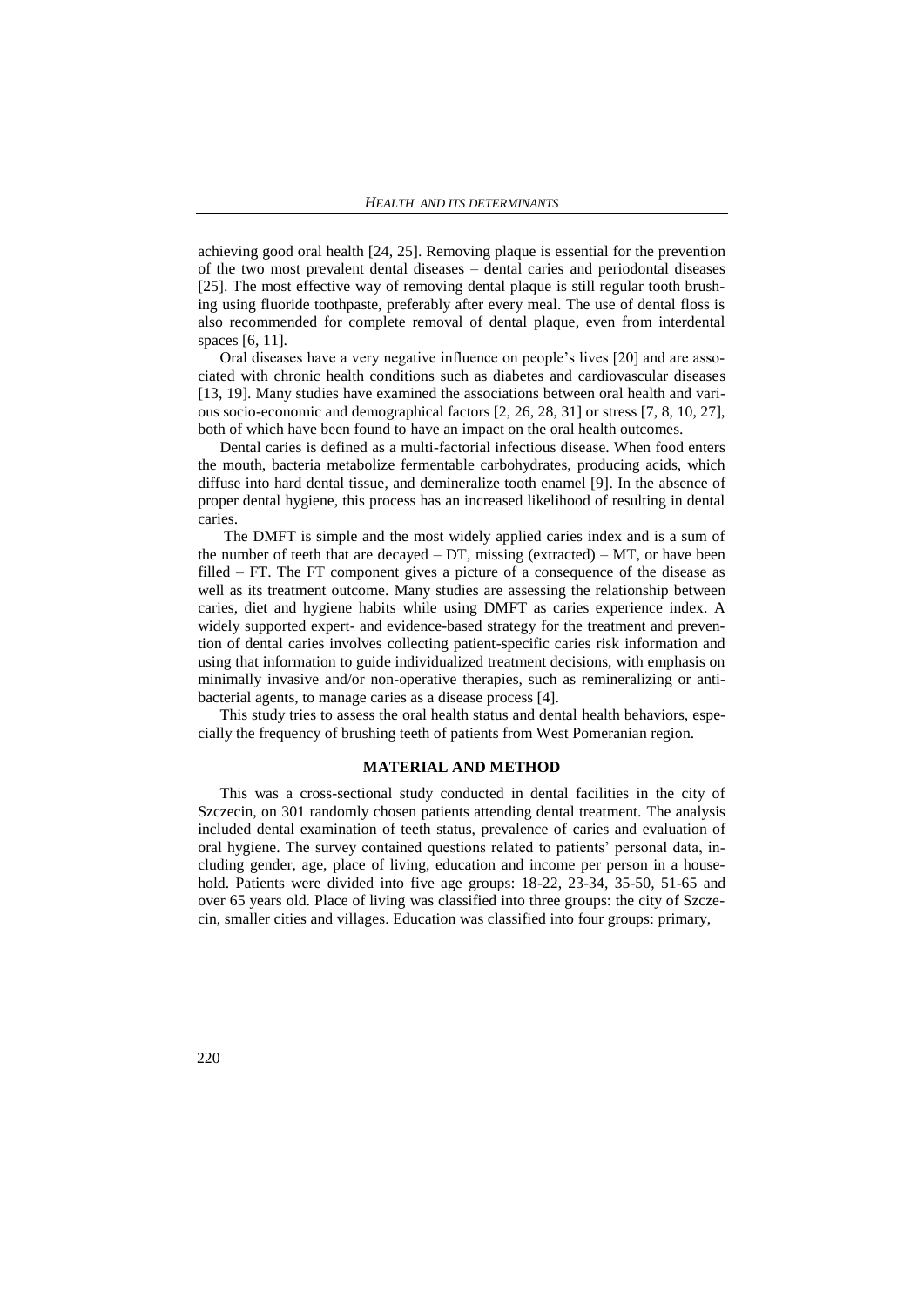vocational, secondary and higher. Patients were divided into five income groups: up to 300 PLN, 301-500 PLN, 501-800 PLN, 801-1200 PLN and over 1200 PLN. Further questions were related to the utilization of dental services, dental attendance, reasons of attending and delaying visits, fear of the dentist, hygiene habits (frequency of brushing teeth and replacing toothbrush, use of dental products). Clinical examination was performed in the dental environment, in artificial light, with use of mirror and dental probe in accordance with the WHO recommendation. The dental examination was preceded with a short interview, to determine patients' evaluation of their health (cardiovascular diseases, metabolic disorder, blood diseases, infectious diseases). Dental caries experience was shown as a DMFT index. Number of remaining and healthy teeth (without caries or fillings) was determined.

The data collection took place from 2013 to 2014 and the dental examination was performed by 4 dental professionals. The research was approved by the Ethics Committee of the Regional Medical Council in Szczecin.

All calculations were performed with the use of StatSoft Inc. statistical software STATISTICA, version 12.0. and Excel 2010 calculation sheet. Quantitative variables were expressed by: mean, standard deviation, median, minimal and maximal value (range) and 95% CI (Confidence Interval). The qualitative variables were expressed by numerical values. The W Shapiro-Wilk test was used to check if the quantitative variable came from normally distributed population. The Levene's (Brown-Forsythe) test was used to check the hypothesis on equal variances. The difference significance between two groups (independent variables model) was tested using significance differences test: t-Student or U Mann-Whitney test. Significant differences between more than two groups were tested with F (ANOVA) or Kruskal-Wallis test (in case of not complying with ANOVA test requirements). The strength and direction of correlation between variables was tested using correlation analysis calculating Pearson and/or Spearman correlation coefficients. The statistical significance level was set at  $p=0.05$ .

|                    | $N(\%)$     |
|--------------------|-------------|
| Total              | 301 (100.0) |
| Gender             |             |
| women              | 174 (57.8)  |
| men                | 127 (42.2)  |
| Age                |             |
| 18-22              | 24(8.0)     |
| 23-34              | 88 (29.2)   |
| $35 - 50$          | 67(22.3)    |
| 51-65              | 77(25.6)    |
| over <sub>65</sub> | 45 (14.9)   |
| Place of living    |             |
| big city           | 251 (83.4)  |
| smaller cities     | 25(8.3)     |
| villages           | 25(8.3)     |

**Tab. I. Socio-demographic and personal data of examined patients**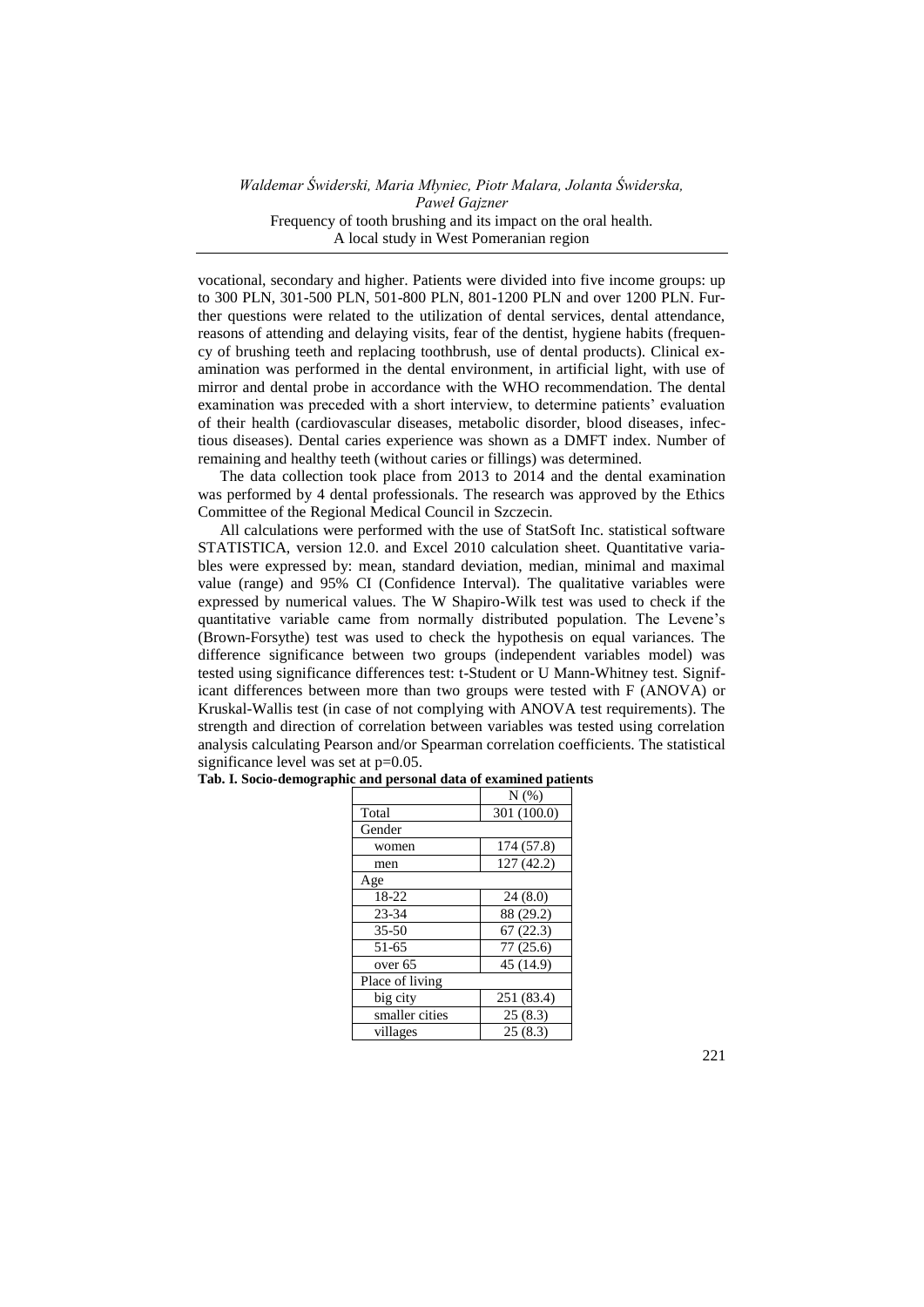| $N(\%)$    |
|------------|
|            |
| 12(4.0)    |
| 68 (22.6)  |
| 124 (41.2) |
| 97 (32.2)  |
|            |
| 11(3.7)    |
| 31(10.3)   |
| 59 (19.6)  |
| 72 (23.9)  |
| 128 (42.5) |
|            |

# **RESULTS**

**Tab. II. The frequency of brushing teeth in relation to the socio-demographic data of examined patients**

|                    | How often do you brush your teeth? |             |            |                                  |                   |  |  |  |  |
|--------------------|------------------------------------|-------------|------------|----------------------------------|-------------------|--|--|--|--|
|                    | after every<br>meal                | twice a day | once a day | less often<br>than once<br>a day | sporadi-<br>cally |  |  |  |  |
|                    | N(% )                              | $N(\%)$     | N(% )      | $N(\%)$                          | $N(\%)$           |  |  |  |  |
| Total              | 61 (20.27)                         | 188 (62.46) | 41 (13.62) | 9(2.99)                          | 2(0.66)           |  |  |  |  |
| Gender             |                                    |             |            |                                  |                   |  |  |  |  |
| women              | 41 (23.56)                         | 112 (64.37) | 16(9.20)   | 4(2.30)                          | 1(0.57)           |  |  |  |  |
| men                | 20 (15.75)                         | 76 (59.84)  | 25 (19.69) | 5(3.94)                          | 1(0.79)           |  |  |  |  |
| Age                |                                    |             |            |                                  |                   |  |  |  |  |
| 18-22              | 6(25.00)                           | 14 (58.33)  | 3(12.50)   | 0(0.00)                          | 1(4.17)           |  |  |  |  |
| 23-34              | 18 (20.45)                         | 56 (63.64)  | 11(12.50)  | 3(3.41)                          | 0(0.00)           |  |  |  |  |
| $35 - 50$          | 11 (16.42)                         | 51 (76.12)  | 5(7.46)    | 0(0.00)                          | 0(0.00)           |  |  |  |  |
| 51-65              | 12 (15.58)                         | 52 (67.53)  | 10 (12.99) | 3(3.90)                          | 0(0.00)           |  |  |  |  |
| over <sub>65</sub> | 14(31.11)                          | 15 (33.33)  | 12(26.67)  | 3(6.67)                          | 1(2.22)           |  |  |  |  |
| Place of living    |                                    |             |            |                                  |                   |  |  |  |  |
| big city           | 53 (21.12)                         | 153 (60.96) | 35 (13.94) | 8(3.19)                          | 2(0.80)           |  |  |  |  |
| smaller cities     | 2(8.00)                            | 19 (76.00)  | 3(12.00)   | 1(4.00)                          | 0(0.00)           |  |  |  |  |
| villages           | 6(24.00)                           | 16 (64.00)  | 3(12.00)   | 0(0.00)                          | 0(0.00)           |  |  |  |  |
| Education          |                                    |             |            |                                  |                   |  |  |  |  |
| primary            | 3(25.00)                           | 4(33.33)    | 4(33.33)   | 1(8.33)                          | 0(0.00)           |  |  |  |  |
| vocational         | 13 (19.12)                         | 34 (50.00)  | 16(23.53)  | 5(7.35)                          | 0(0.00)           |  |  |  |  |
| secondary          | 24 (19.35)                         | 77 (62.10)  | 19 (15.32) | 2(1.61)                          | 2(1.61)           |  |  |  |  |
| higher             | 21 (21.65)                         | 73 (75.26)  | 2(2.06)    | 1(1.03)                          | 0(0.00)           |  |  |  |  |
| Income             |                                    |             |            |                                  |                   |  |  |  |  |
| up to 300 PLN      | 4 (36.36)                          | 4(36.36)    | 2(18.18)   | 1(9.09)                          | 0(0.00)           |  |  |  |  |
| 301-500 PLN        | 5(16.13)                           | 16(51.61)   | 7(22.58)   | 1(3.23)                          | 2(6.45)           |  |  |  |  |
| 501-800 PLN        | 9(15.25)                           | 40 (67.80)  | 8 (13.56)  | 2(3.39)                          | 0(0.00)           |  |  |  |  |
| 801-1200 PLN       | 16 (22.22)                         | 42 (58.33)  | 11 (15.28) | 3(4.17)                          | 0(0.00)           |  |  |  |  |
| over1200 PLN       | 27 (21.09)                         | 86 (67.19)  | 13 (10.16) | 2(1.56)                          | 0(0.00)           |  |  |  |  |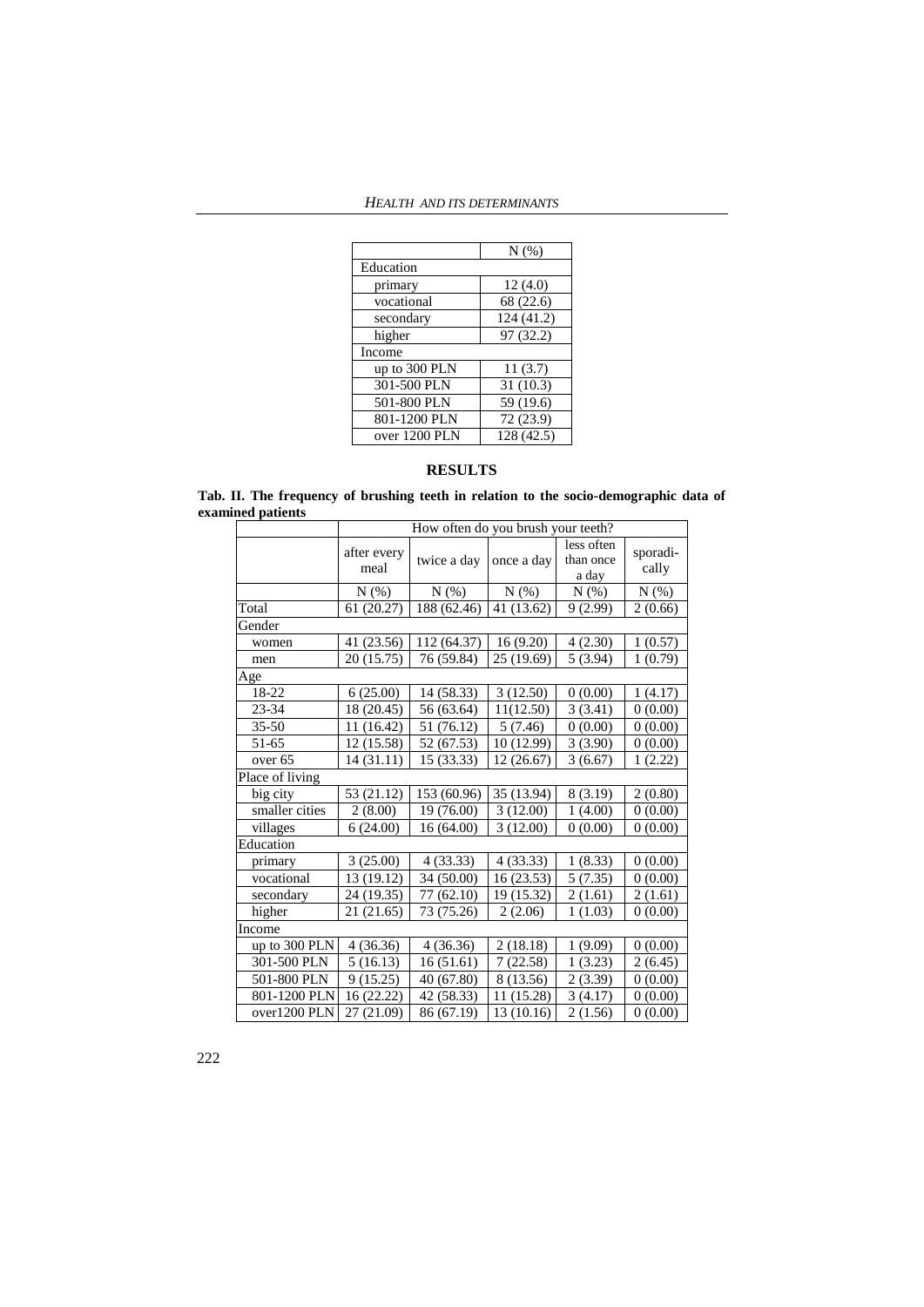The vast majority of patients reported that they brush teeth twice a day. Every fifth patient brushed teeth after every meal. Gender and education had visible influence on the frequency of brushing teeth. Women, patients with higher education and with income of over 1200 PLN brushed teeth more frequently than other patients. Patients with low income and with primary education brush teeth least often.

**Tab. III. Mean values of DT in relation to the frequency of brushing teeth and sociodemographic data of examined patients**

|                    | DT (mean values)                   |                   |                   |                                |                          |             |  |  |  |
|--------------------|------------------------------------|-------------------|-------------------|--------------------------------|--------------------------|-------------|--|--|--|
|                    | How often do you brush your teeth? |                   |                   |                                |                          |             |  |  |  |
|                    |                                    |                   |                   | less                           |                          |             |  |  |  |
|                    | after<br>every<br>meal             | twice<br>a day    | once a<br>day     | often<br>than<br>once a<br>day | sporadi-<br>cally        | $p =$ value |  |  |  |
| Total              | 2.49                               | 3.52              | 3.22              | 2.56                           | 3.00                     | p=0.2077    |  |  |  |
| Gender             |                                    |                   |                   |                                |                          |             |  |  |  |
| women              | 2.54                               | 3.99              | 2.00              | 1.50                           | 6.00                     | p > 0.05    |  |  |  |
| men                | 2.40                               | 2.82              | 4.00              | 3.40                           | 0.00                     | $p=0.6369$  |  |  |  |
| Age                |                                    |                   |                   |                                |                          |             |  |  |  |
| $18 - 22$          | 2.17                               | 3.14              | 5.67              |                                | 6.00                     | $p=0.3559$  |  |  |  |
| 23-34              | 3.72                               | 4.96              | 6.64              | 3.67                           |                          | $p=0.5205$  |  |  |  |
| $35 - 50$          | 3.64                               | 4.35              | 4.20              |                                |                          | $p=0.7661$  |  |  |  |
| $51 - 65$          | 1.67                               | 1.87              | 1.40              | 3.00                           |                          | p=0.7984    |  |  |  |
| over <sub>65</sub> | 0.86                               | 1.33              | 0.58              | 1.00                           | 0.00                     | $p=0.5710$  |  |  |  |
| Place of living    |                                    |                   |                   |                                |                          |             |  |  |  |
| big city           | 2.70                               | 3.28              | 3.00              | 2.13                           | 3.00                     | p=0.4673    |  |  |  |
| smaller cities     | 2.00                               | 4.84              | 3.67              | 6.00                           |                          | p=0.7096    |  |  |  |
| villages           | 0.83                               | 4.19              | $\overline{5.33}$ |                                |                          | p > 0.05    |  |  |  |
| Education          |                                    |                   |                   |                                |                          |             |  |  |  |
| primary            | 0.00                               | 5.25              | 8.00              | 0.00                           | $\overline{\phantom{0}}$ | $p=0.1063$  |  |  |  |
| vocational         | 1.54                               | 2.71              | 2.19              | 1.80                           |                          | p=0.3564    |  |  |  |
| secondary          | 2.17                               | 3.57              | 3.05              | 7.00                           | 3.00                     | $p=0.3008$  |  |  |  |
| higher             | 3.81                               | 3.74              | 3.50              | 0.00                           |                          | p=0.6477    |  |  |  |
| Income             |                                    |                   |                   |                                |                          |             |  |  |  |
| up to 300 PLN      | 1.00                               | 4.00              | 5.50              | 0.00                           | $\equiv$                 | $p=0.3043$  |  |  |  |
| 301-500 PLN        | 3.20                               | 3.63              | 2.14              | 0.00                           | 3.00                     | p=0.3565    |  |  |  |
| 501-800 PLN        | 5.44                               | 4.73              | 1.75              | 1.50                           | $\overline{\phantom{0}}$ | p=0.1672    |  |  |  |
| 801-1200 PLN       | 2.63                               | 3.31              | 2.45              | 3.67                           |                          | p=0.6279    |  |  |  |
| over 1200 PLN      | 1.52                               | $\overline{3.01}$ | $\overline{5.00}$ | 4.50                           | $\overline{a}$           | p=0.0785    |  |  |  |

Patients who brush their teeth after every meal have the lowest mean number of DT (2.49). Considering age groups, patients with the age of over 65 years have the lowest number of DT. Patients from villages who brush their teeth after every meal have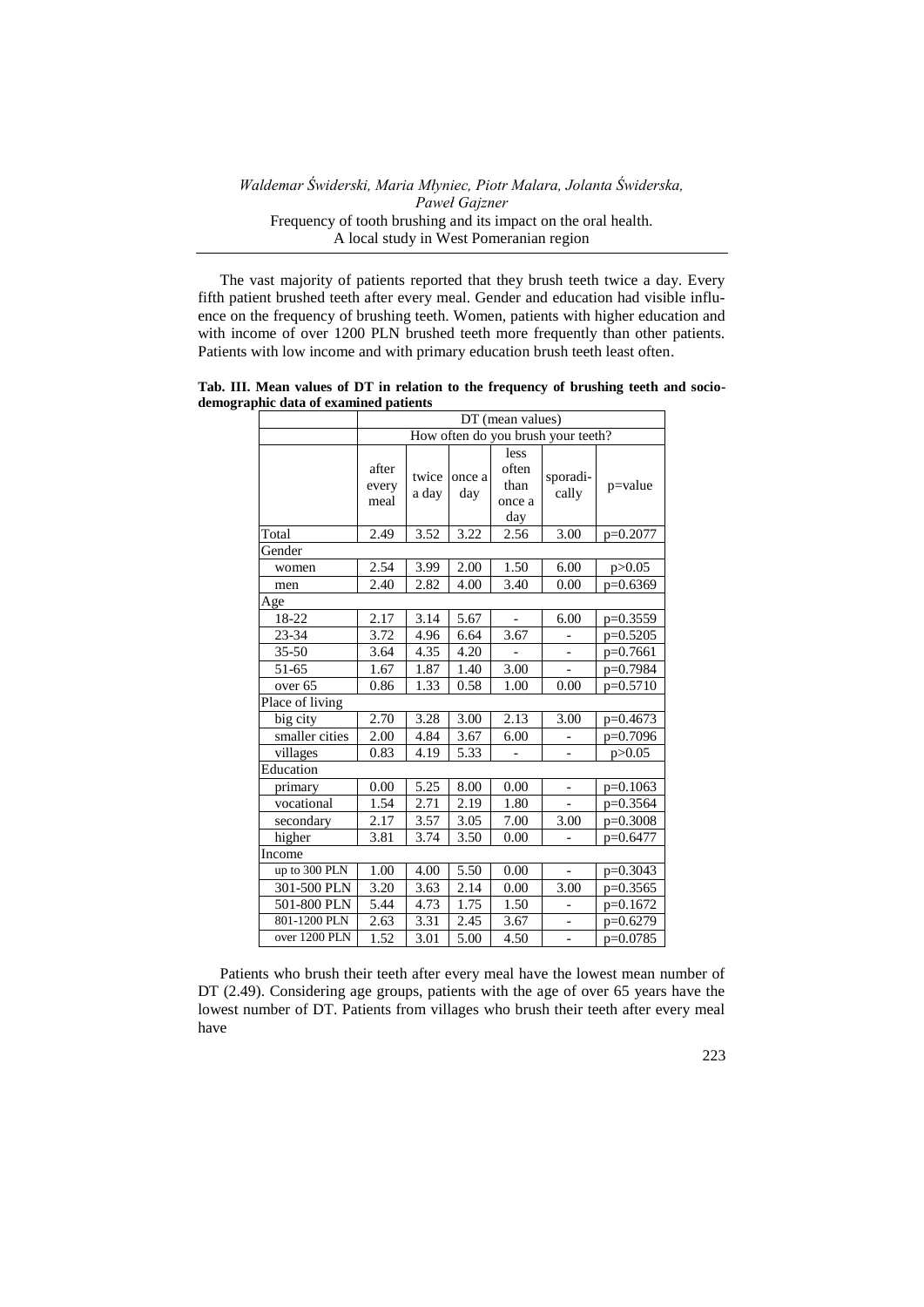lower number of DT (0.83) than patients living in Szczecin (2.70) and smaller cities (2.00). Patients with higher education had more DT, even when brushing always after every meal or twice a day, than other patients. It was noticeable that patients with the highest income (over 1200 PLN) had the lowest number of DT.

|                    | MT (mean values)    |                                    |                    |                                  |                          |              |  |  |  |  |
|--------------------|---------------------|------------------------------------|--------------------|----------------------------------|--------------------------|--------------|--|--|--|--|
|                    |                     | How often do you brush your teeth? |                    |                                  |                          |              |  |  |  |  |
|                    | after every<br>meal | twice a<br>day                     | once a<br>day      | less often<br>than once<br>a day | spo-<br>radi-<br>cally   | p=value      |  |  |  |  |
| Total              | 11.75               | $8.32^{a}$                         | 16.66 <sup>a</sup> | 20.22                            | 16.00                    | $ap=0.0018$  |  |  |  |  |
| Gender             |                     |                                    |                    |                                  |                          |              |  |  |  |  |
| women              | 12.51               | 7.32 <sup>a</sup>                  | 18.88 <sup>a</sup> | 15.25                            | 4.00                     | $ap=0.0018$  |  |  |  |  |
| men                | 10.20               | 9.80                               | 15.24              | 24.20                            | 28.00                    | p > 0.05     |  |  |  |  |
| Age                |                     |                                    |                    |                                  |                          |              |  |  |  |  |
| 18-22              | 0.00                | 1.43                               | 1.33               |                                  | 4.00                     | $p=0.1673$   |  |  |  |  |
| 23-34              | 1.67                | 1.75                               | 2.64               | 6.33                             |                          | p=0.4540     |  |  |  |  |
| $35 - 50$          | 4.09 <sup>a</sup>   | $5.29^{b}$                         | $16.20^{a,b}$      |                                  |                          | a, bp<0.05   |  |  |  |  |
| 51-65              | 20.67               | 16.50                              | 24.10              | 23.67                            |                          | p=0.0725     |  |  |  |  |
| over <sub>65</sub> | 28.14               | 21.27                              | 27.33              | 30.67                            | 28.00                    | p > 0.05     |  |  |  |  |
| Place of living    |                     |                                    |                    |                                  |                          |              |  |  |  |  |
| big city           | 13.08               | 8.90 <sup>a</sup>                  | $17.94^{\rm a}$    | 22.63                            | 16.00                    | $ap=0.0025$  |  |  |  |  |
| smaller cities     | 0.00                | 5.68                               | 11.67              | 1.00                             |                          | $p=0.4538$   |  |  |  |  |
| villages           | 4.00                | 5.94                               | 6.67               |                                  |                          | p=0.4945     |  |  |  |  |
| Education          |                     |                                    |                    |                                  |                          |              |  |  |  |  |
| primary            | 18.00               | 10.50                              | 12.75              | 28.00                            |                          | p=0.7914     |  |  |  |  |
| vocational         | 21.08               | 16.38                              | 18.50              | 22.60                            |                          | p=0.3853     |  |  |  |  |
| secondary          | 12.25               | 8.14                               | 17.05              | 20.50                            | $\overline{16.00}$       | p=0.0827     |  |  |  |  |
| higher             | 4.52                | 4.64                               | 6.00               | 0.00                             |                          | p=0.3246     |  |  |  |  |
| Income             |                     |                                    |                    |                                  |                          |              |  |  |  |  |
| up to 300 PLN      | 18.00               | 14.50                              | 2.00               | 32.00                            | $\overline{\phantom{0}}$ | p=0.3318     |  |  |  |  |
| 301-500 PLN        | 19.40               | 7.13 <sup>a</sup>                  | 27.00 <sup>a</sup> | 31.00                            | 16.00                    | $ap=0.0095$  |  |  |  |  |
| 501-800 PLN        | 6.22 <sup>a</sup>   | 10.20                              | $23.50^a$          | 24.50                            |                          | $a$ p=0.0416 |  |  |  |  |
| 801-1200 PLN       | 14.13               | 10.24                              | 17.91              | 15.67                            | -                        | $p=0.2636$   |  |  |  |  |
| over 1200 PLN      | 9.85                | 6.45                               | 8.08               | 11.50                            | $\overline{\phantom{0}}$ | p=0.9583     |  |  |  |  |

**Tab. IV. Mean values of MT in relation to the frequency of brushing teeth and socio-demographic data of examined patients**

Patients who brush their teeth twice a day have the lowest mean number of MT (8.32). There are statistically significant differences between the mean values of MT in women, patients aged 35-50, from a big city, with income of 301-500 and 501- 800 PLN.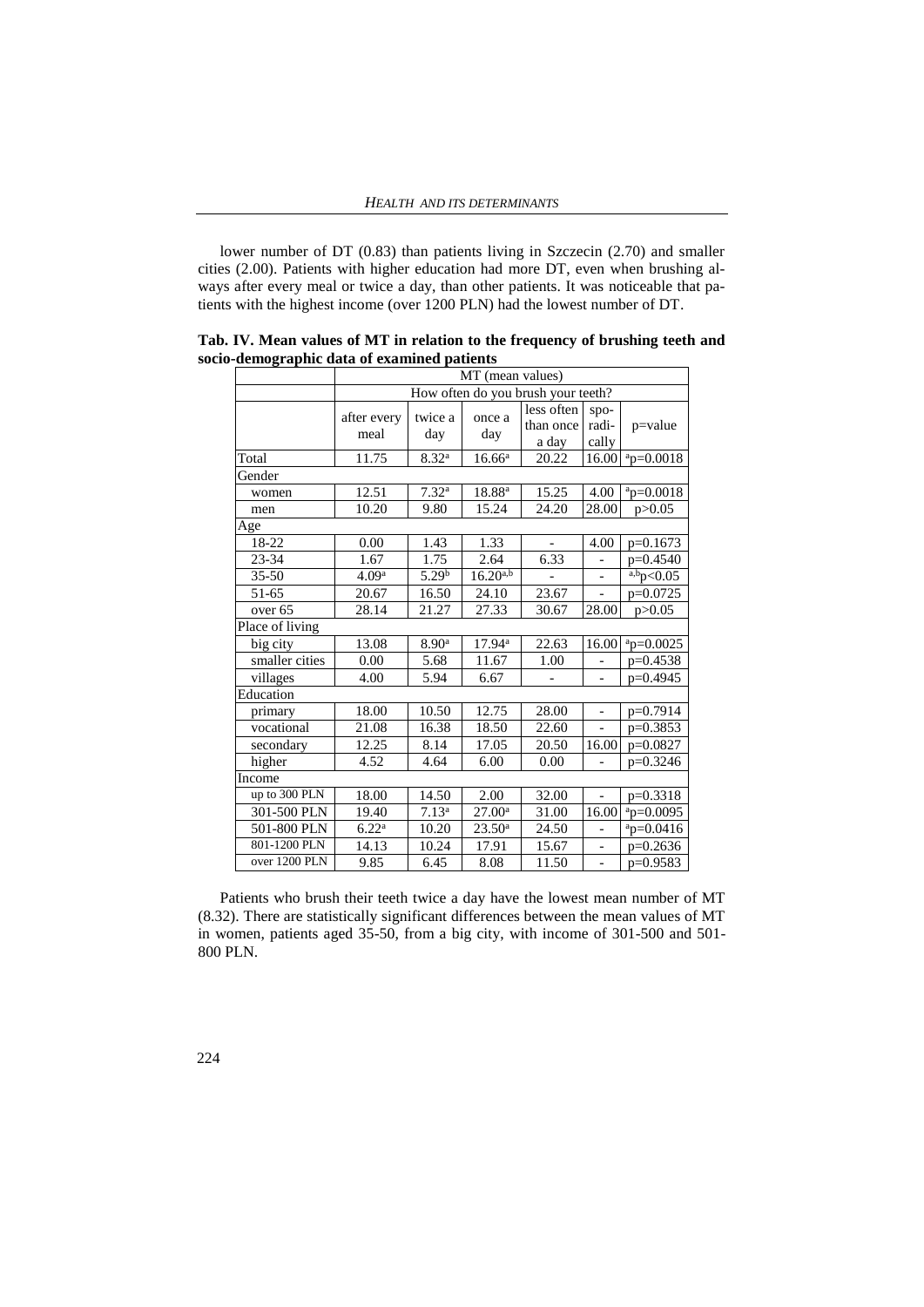**Tab. V. Mean values of FT in relation to the frequency of brushing teeth and sociodemographic data of examined patients**

|                    | FT (mean values)       |                                    |                   |                                  |                          |                 |  |  |  |  |
|--------------------|------------------------|------------------------------------|-------------------|----------------------------------|--------------------------|-----------------|--|--|--|--|
|                    |                        | How often do you brush your teeth? |                   |                                  |                          |                 |  |  |  |  |
|                    | after<br>every<br>meal | twice a<br>day                     | once a<br>day     | less often<br>than once<br>a day | sporadi-<br>cally        | $p = value$     |  |  |  |  |
| Total              | 5.87                   | 7.24 <sup>a</sup>                  | 3.73 <sup>a</sup> | 2.89                             | 5.00                     | $a_{p=0.0003}$  |  |  |  |  |
| Gender             |                        |                                    |                   |                                  |                          |                 |  |  |  |  |
| women              | 4.98                   | 7.22 <sup>a</sup>                  | 2.69 <sup>a</sup> | 5.25                             | 6.00                     | $a_{p=0.0027}$  |  |  |  |  |
| men                | 7.70                   | 7.26 <sup>a</sup>                  | 4.40              | 1.00 <sup>a</sup>                | 4.00                     | $a_{D=0.0326}$  |  |  |  |  |
| Age                |                        |                                    |                   |                                  |                          |                 |  |  |  |  |
| $18 - 22$          | 4.83                   | 7.29                               | 8.33              |                                  | 6.00                     | p=0.5196        |  |  |  |  |
| 23-34              | 6.83                   | 6.30                               | 6.09              | 5.67                             |                          | p=0.9863        |  |  |  |  |
| $35 - 50$          | 9.91                   | 9.02                               | 4.20              |                                  |                          | p=0.1196        |  |  |  |  |
| 51-65              | 5.83                   | 6.94                               | 2.60              | 2.67                             | $\overline{\phantom{0}}$ | $p=0.0686$      |  |  |  |  |
| over <sub>65</sub> | 1.93                   | 5.67                               | 1.17              | 0.33                             | 4.00                     | $p=0.0617$      |  |  |  |  |
| Place of living    |                        |                                    |                   |                                  |                          |                 |  |  |  |  |
| big city           | 5.68                   | $7.50^{a,b}$                       | 3.46 <sup>a</sup> | 2.50 <sup>b</sup>                | 5.00                     | $a, b$ p < 0.05 |  |  |  |  |
| smaller cities     | 6.50                   | 5.00                               | 5.33              | 6.00                             |                          | p=0.9455        |  |  |  |  |
| villages           | 7.33                   | 7.44                               | 5.33              |                                  |                          | $p=0.9305$      |  |  |  |  |
| Education          |                        |                                    |                   |                                  |                          |                 |  |  |  |  |
| primary            | 2.67                   | 5.00                               | 4.50              | 4.00                             |                          | $p=0.8352$      |  |  |  |  |
| vocational         | 4.00                   | 4.79                               | 3.69              | 2.20                             |                          | p=0.6756        |  |  |  |  |
| secondary          | 5.83                   | 7.58 <sup>a</sup>                  | 3.11 <sup>a</sup> | 0.00                             | 5.00                     | $a$ p=0.0042    |  |  |  |  |
| higher             | 7.52                   | 8.14                               | 8.50              | 11.00                            |                          | p=0.6449        |  |  |  |  |
| Income             |                        |                                    |                   |                                  |                          |                 |  |  |  |  |
| up to 300 PLN      | 2.75                   | 2.25                               | 3.00              | 0.00                             |                          | p=0.7039        |  |  |  |  |
| 301-500 PLN        | 1.00                   | 6.75 <sup>a</sup>                  | 1.86 <sup>a</sup> | 1.00                             | 5.00                     | $a$ p=0.0160    |  |  |  |  |
| 501-800 PLN        | 6.22                   | 7.13 <sup>a</sup>                  | 1.50 <sup>a</sup> | 2.00                             |                          | $ap=0.0356$     |  |  |  |  |
| 801-1200 PLN       | 6.25                   | 6.55                               | 3.36              | 3.33                             | -                        | $p=0.1387$      |  |  |  |  |
| over 1200 PLN      | 6.89                   | 7.95                               | 6.54              | $\overline{5.50}$                |                          | $p=0.3529$      |  |  |  |  |

Patients, who brush their teeth twice a day or more often, have the highest number of FT. There are statistically significant differences between the mean values of FT in women, men, patients from a big city, with secondary education, with income of 301-500 and 501-800 PLN compared to those who brush their teeth less often.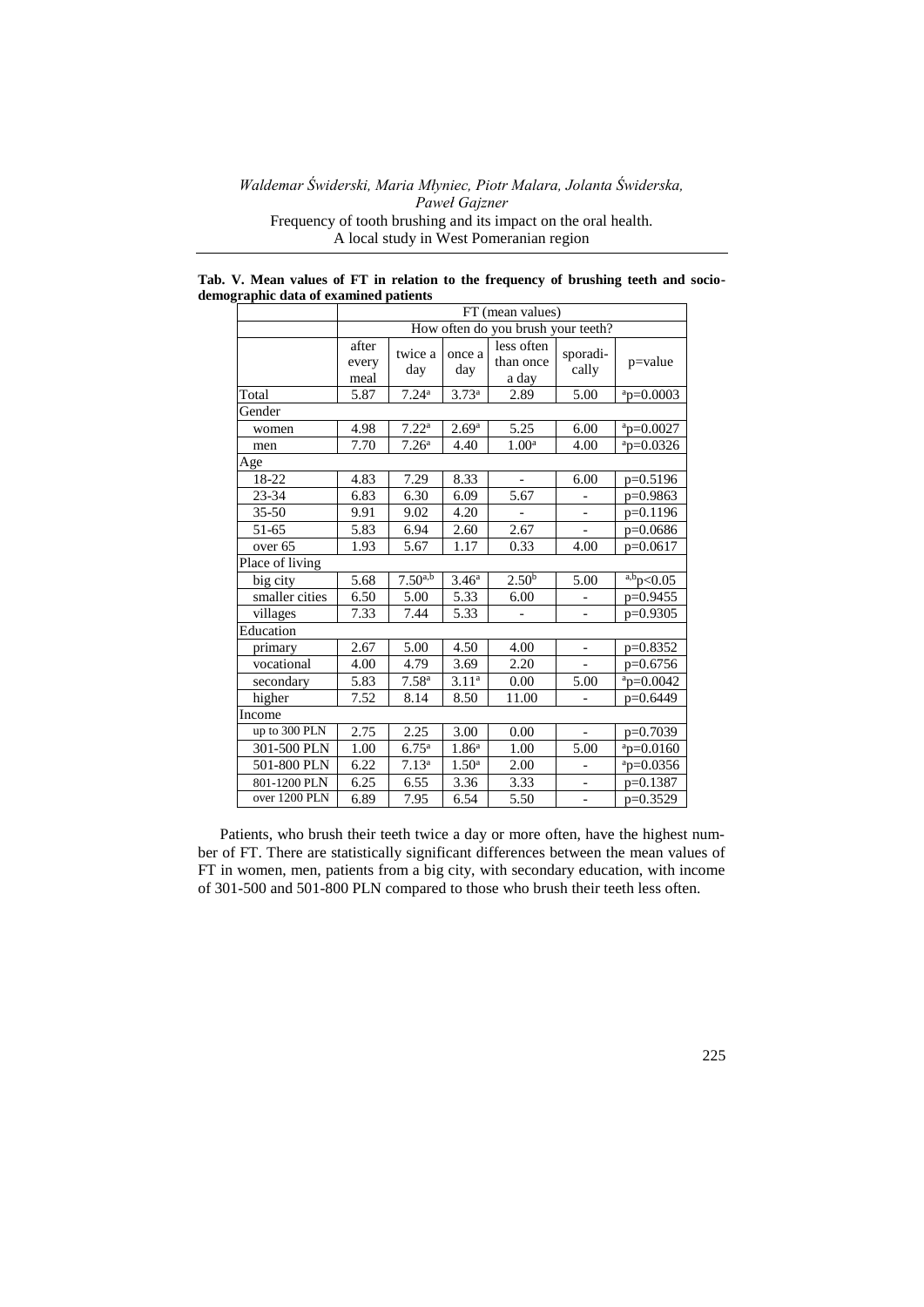|                 | DMFT (mean values)                 |                    |                    |                     |                      |                |  |  |  |
|-----------------|------------------------------------|--------------------|--------------------|---------------------|----------------------|----------------|--|--|--|
|                 | How often do you brush your teeth? |                    |                    |                     |                      |                |  |  |  |
|                 | after                              | twice a            | once a             | less often sporadi- |                      | p=value        |  |  |  |
|                 | every                              | day                | day                | than once           | cally                |                |  |  |  |
|                 | meal                               |                    |                    | a day               |                      |                |  |  |  |
| Total           | 20.11                              | 19.08 <sup>a</sup> | 23.61 <sup>a</sup> | 25.67               | 24.00                | $a$ p=0.0265   |  |  |  |
| Gender          |                                    |                    |                    |                     |                      |                |  |  |  |
| women           | 20.02                              | 18.54              | 23.56              | 22.00               | 16.00                | $p=0.2837$     |  |  |  |
| men             | 20.30                              | 19.88              | 23.64              | 28.60               | 32.00                | $p=0.0601$     |  |  |  |
| Age             |                                    |                    |                    |                     |                      |                |  |  |  |
| $18 - 22$       | 7.00                               | 11.86              | 15.33              |                     | 16.00                | p=0.1769       |  |  |  |
| $23 - 34$       | 12.22                              | 13.02              | 15.36              | 15.67               |                      | $p=0.2302$     |  |  |  |
| $35 - 50$       | 17.64                              | 18.67              | 24.60              |                     |                      | p=0.1592       |  |  |  |
| 51-65           | 28.17                              | 25.31              | 28.10              | 29.33               |                      | $p=0.2845$     |  |  |  |
| over 65         | 30.93                              | 28.27              | 29.08              | 32.00               | 32.00                | p=0.2521       |  |  |  |
| Place of living |                                    |                    |                    |                     |                      |                |  |  |  |
| big city        | 21.45                              | 19.68              | 24.40              | 27.25               | 24.00                | p > 0.05       |  |  |  |
| smaller cities  | 8.50                               | 15.53              | 20.67              | 13.00               |                      | $p=0.3180$     |  |  |  |
| villages        | 12.17                              | 17.56              | 17.33              |                     |                      | $p=0.2220$     |  |  |  |
| Education       |                                    |                    |                    |                     |                      |                |  |  |  |
| primary         | 20.67                              | 20.75              | 25.25              | 32.00               | $\qquad \qquad \Box$ | $p=0.6182$     |  |  |  |
| vocational      | 26.62                              | 23.88              | 24.38              | 26.60               |                      | $p=0.5643$     |  |  |  |
| secondary       | 20.25                              | 19.30              | 23.21              | 27.50               | 24.00                | p=0.3716       |  |  |  |
| higher          | 15.86                              | 16.52              | 18.00              | 11.00               |                      | $p=0.7055$     |  |  |  |
| Income          |                                    |                    |                    |                     |                      |                |  |  |  |
| up to 300 PLN   | 21.75                              | 20.75              | 10.50              | 32.00               |                      | $p=0.4476$     |  |  |  |
| 301-500 PLN     | 23.60                              | $17.50^{\rm a}$    | 31.00 <sup>a</sup> | 32.00               | 24.00                | $a_{p=0.0253}$ |  |  |  |
| 501-800 PLN     | 17.89                              | 22.05              | 26.75              | 28.00               |                      | p=0.1324       |  |  |  |
| 801-1200 PLN    | 23.00                              | 20.10              | 23.73              | 22.67               | -                    | $p=0.5554$     |  |  |  |
| over 1200 PLN   | 18.26                              | 17.42              | 19.62              | 21.50               | $\qquad \qquad -$    | $p=0.6804$     |  |  |  |

**Tab. VI. Mean values of DMFT index in relation to the frequency of brushing teeth and**  socio-demographic data of examined patients

Patients who brush their teeth twice a day have the lowest DMFT score (20.10). Patients who brush their teeth after each meal or twice a day have much lower DMFT scores than other patients. There are statistically significant differences between the mean values of DMFT in patients with income of 301-500 PLN and in entire group of patients who brush teeth twice a day compared to those who brush their teeth only once a day.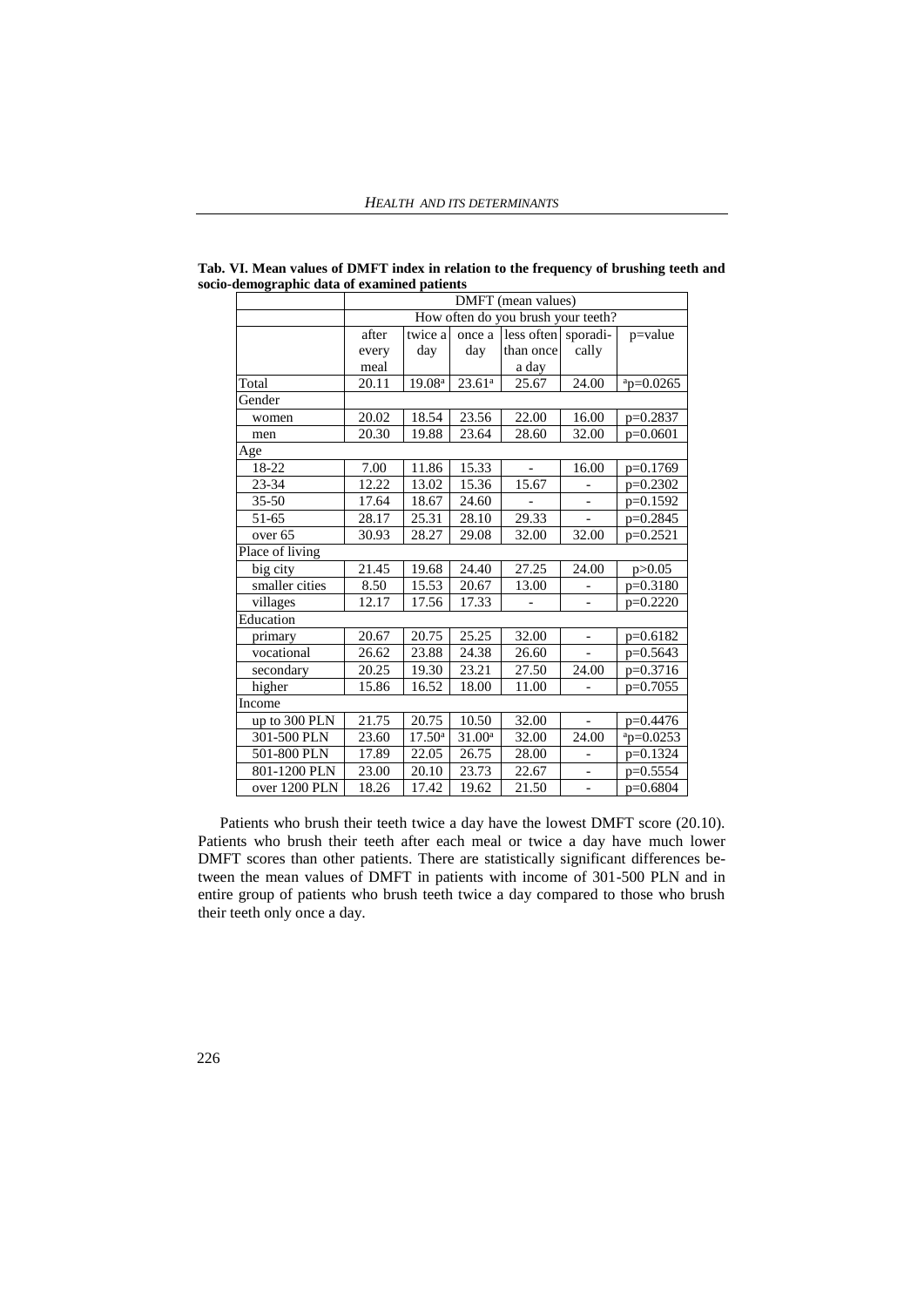|                                                       |  |  |  | Tab. VII. Mean numbers of remaining teeth in relation to the frequency of brushing |  |
|-------------------------------------------------------|--|--|--|------------------------------------------------------------------------------------|--|
| teeth and socio-demographic data of examined patients |  |  |  |                                                                                    |  |
|                                                       |  |  |  |                                                                                    |  |

|                    | Remaining teeth (mean numbers) |                                    |                    |                                  |                          |                |  |  |  |  |
|--------------------|--------------------------------|------------------------------------|--------------------|----------------------------------|--------------------------|----------------|--|--|--|--|
|                    |                                | How often do you brush your teeth? |                    |                                  |                          |                |  |  |  |  |
|                    | after<br>every<br>meal         | twice a<br>day                     | once a<br>day      | less often<br>than once<br>a day | sporadical-<br>ly        | $p =$ value    |  |  |  |  |
| Total              | 20.07                          | 23.68 <sup>a</sup>                 | 15.07 <sup>a</sup> | 11.89                            | 16.00                    | $a$ p=0.0004   |  |  |  |  |
| Gender             |                                |                                    |                    |                                  |                          |                |  |  |  |  |
| women              | 19.49                          | $24.63^{\rm a}$                    | $12.88^{a}$        | 16.75                            | 28.00                    | $a_{p=0.0018}$ |  |  |  |  |
| men                | 21.25                          | 22.29                              | 16.48              | 8.00                             | 4.00                     | p > 0.05       |  |  |  |  |
| Age                |                                |                                    |                    |                                  |                          |                |  |  |  |  |
| $18 - 22$          | 32.00                          | 30.43                              | 30.67              |                                  | 28.00                    | $p=0.1848$     |  |  |  |  |
| 23-34              | 29.72                          | 30.21                              | 28.73              | 25.67                            |                          | $p=0.2623$     |  |  |  |  |
| $35 - 50$          | $27.91^{a}$                    | 26.57 <sup>b</sup>                 | $15.80^{a,b}$      |                                  |                          | a,bp<0.05      |  |  |  |  |
| 51-65              | 11.33                          | 15.79                              | 7.90               | 8.67                             | $\overline{a}$           | $p=0.0683$     |  |  |  |  |
| over <sub>65</sub> | 3.86                           | 10.53                              | 4.33               | 1.33                             | 4.00                     | p > 0.05       |  |  |  |  |
| Place of living    |                                |                                    |                    |                                  |                          |                |  |  |  |  |
| big city           | 18.72                          | $23.14^{a}$                        | $13.74^{\circ}$    | 9.50                             | 16.00                    | $ap=0.0005$    |  |  |  |  |
| smaller cities     | 32.00                          | 26.32                              | 20.33              | 31.00                            |                          | p=0.4538       |  |  |  |  |
| villages           | 28.00                          | 25.75                              | 25.33              |                                  | $\overline{\phantom{0}}$ | $p=0.5620$     |  |  |  |  |
| Education          |                                |                                    |                    |                                  |                          |                |  |  |  |  |
| primary            | 14.00                          | 21.50                              | 18.50              | 4.00                             | $\qquad \qquad -$        | $p=0.7752$     |  |  |  |  |
| vocational         | 10.92                          | 15.38                              | 13.50              | 9.60                             |                          | $p=0.4357$     |  |  |  |  |
| secondary          | 19.29                          | 23.79                              | 14.53              | 11.50                            | 16.00                    | p > 0.05       |  |  |  |  |
| higher             | 27.48                          | 27.55                              | 26.00              | 32.00                            |                          | p=0.3632       |  |  |  |  |
| Income             |                                |                                    |                    |                                  |                          |                |  |  |  |  |
| up to 300 PLN      | 14.00                          | 17.50                              | 30.00              | 0.00                             |                          | p=0.3318       |  |  |  |  |
| 301-500 PLN        | 12.60                          | 24.56 <sup>a</sup>                 | 5.00 <sup>a</sup>  | 1.00                             | 16.00                    | $a_p=0.0109$   |  |  |  |  |
| 501-800 PLN        | $25.78^{a}$                    | 21.73                              | 8.50 <sup>a</sup>  | 8.00                             |                          | $ap=0.0402$    |  |  |  |  |
| 801-1200 PLN       | 17.88                          | 21.62                              | 13.73              | 16.33                            | $\qquad \qquad -$        | $p=0.2712$     |  |  |  |  |
| over 1200 PLN      | 21.74                          | 25.72                              | 23.38              | 20.50                            |                          | $p=0.5888$     |  |  |  |  |

Patients who brush their teeth twice a day have the highest mean number of remaining teeth (23.68). Patients who brushed their teeth after every meal and twice a day had more remaining teeth than other patients. There are statistically significant differences between the mean numbers of remaining teeth in women, patients aged 35-50, from a big city, with income of 301-500 and 501-800 PLN compared to those who brush their teeth once a day.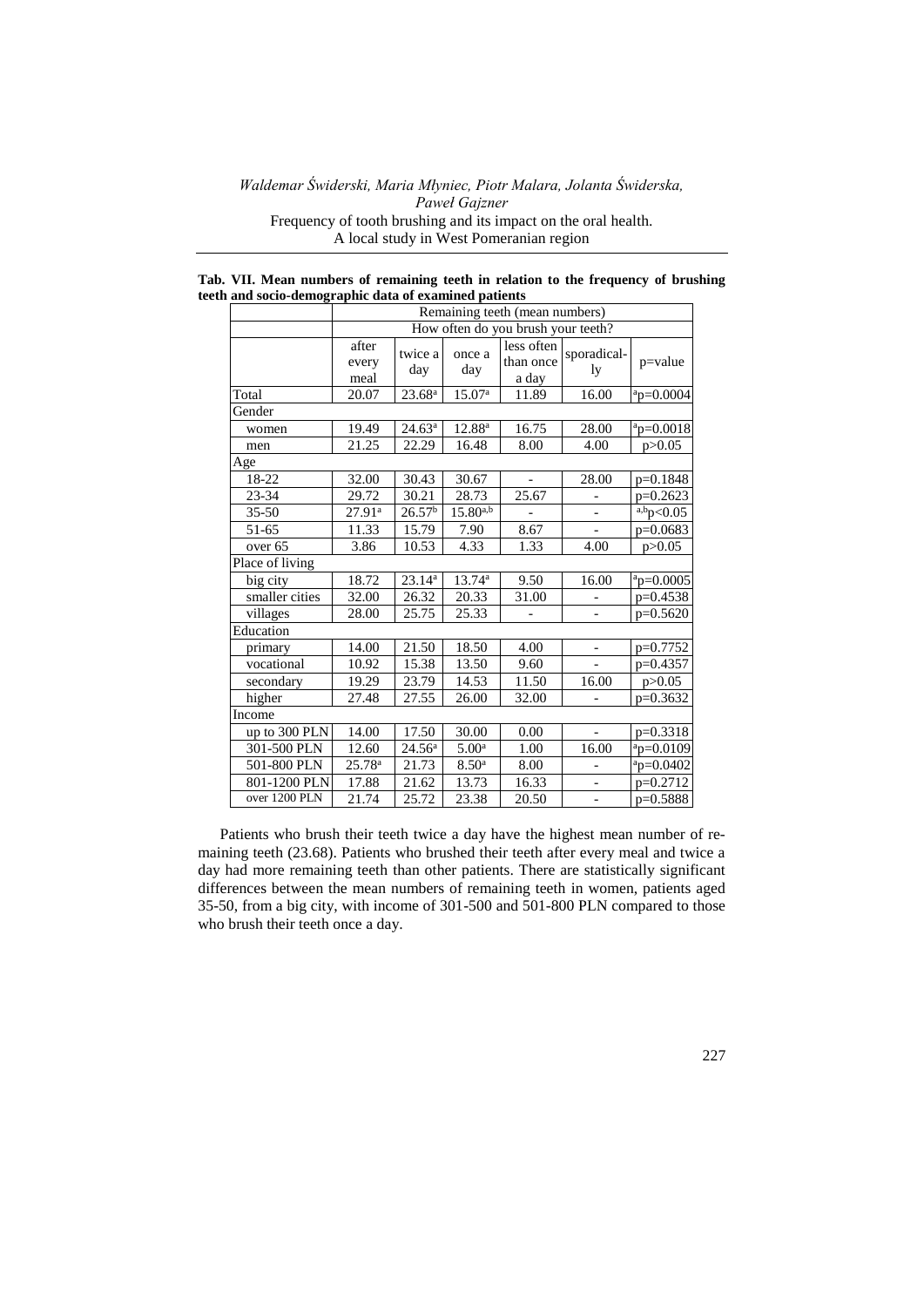|                    | Healthy teeth (mean numbers) |                                    |                   |                                  |                              |              |  |  |  |
|--------------------|------------------------------|------------------------------------|-------------------|----------------------------------|------------------------------|--------------|--|--|--|
|                    |                              | How often do you brush your teeth? |                   |                                  |                              |              |  |  |  |
|                    | after<br>every<br>meal       | twice a<br>day                     | once a<br>day     | less often<br>than once<br>a day | sporadi-<br>cally            | $p = value$  |  |  |  |
| Total              | 10.72                        | 11.78                              | 7.51              | 5.56                             | 9.50                         | p > 0.05     |  |  |  |
| Gender             |                              |                                    |                   |                                  |                              |              |  |  |  |
| women              | 11.22                        | 12.33                              | 7.13              | 9.25                             | 16.00                        | $p=0.2472$   |  |  |  |
| men                | 9.70                         | 10.96                              | 7.76              | 2.60                             | 3.00                         | $p=0.1585$   |  |  |  |
| Age                |                              |                                    |                   |                                  |                              |              |  |  |  |
| $18 - 22$          | 23.67                        | 18.36                              | 15.67             |                                  | 16.00                        | $p=0.2551$   |  |  |  |
| $23 - 34$          | 18.50                        | 17.45                              | 15.18             | 14.67                            |                              | $p=0.2062$   |  |  |  |
| $35 - 50$          | 12.00                        | 11.88                              | 7.40              |                                  | $\overline{\phantom{0}}$     | p=0.3847     |  |  |  |
| 51-65              | 3.33                         | 6.17                               | 3.30              | 2.00                             |                              | $p=0.3205$   |  |  |  |
| over <sub>65</sub> | 0.50                         | 3.53                               | 2.00              | 0.00                             | 3.00                         | $p=0.1907$   |  |  |  |
| Place of living    |                              |                                    |                   |                                  |                              |              |  |  |  |
| big city           | 9.28                         | 11.10                              | 6.66              | 4.13                             | 9.50                         | p > 0.05     |  |  |  |
| smaller cities     | 21.50                        | 15.63                              | 10.33             | 17.00                            |                              | $p=0.2537$   |  |  |  |
| villages           | 19.83                        | 13.63                              | 14.67             |                                  | $\overline{\phantom{0}}$     | $p=0.2196$   |  |  |  |
| Education          |                              |                                    |                   |                                  |                              |              |  |  |  |
| primary            | 11.33                        | 11.50                              | 6.00              | 0.00                             | $\qquad \qquad \blacksquare$ | $p=0.6197$   |  |  |  |
| vocational         | 5.08                         | 7.32                               | 7.00              | 4.60                             |                              | $p=0.6057$   |  |  |  |
| secondary          | 10.13                        | 11.61                              | 7.63              | 3.50                             | 9.50                         | p=0.3412     |  |  |  |
| higher             | 14.81                        | 14.04                              | 13.50             | 20.00                            |                              | $p=0.8085$   |  |  |  |
| Income             |                              |                                    |                   |                                  |                              |              |  |  |  |
| up to 300 PLN      | 9.25                         | 11.25                              | 21.50             | 0.00                             | $\blacksquare$               | p=0.4476     |  |  |  |
| 301-500 PLN        | 7.60                         | $13.38^{a}$                        | 1.00 <sup>a</sup> | 0.00                             | 9.50                         | $a$ p=0.0230 |  |  |  |
| 501-800 PLN        | 12.78                        | 8.83                               | 4.75              | 3.00                             |                              | $p=0.1545$   |  |  |  |
| 801-1200 PLN       | 7.81                         | 10.71                              | 6.18              | 8.00                             | -                            | $p=0.3150$   |  |  |  |
| over 1200 PLN      | 12.56                        | 13.40                              | 11.69             | 10.00                            | $\overline{a}$               | $p=0.8664$   |  |  |  |

**Tab. VIII. Mean numbers of healthy teeth in relation to the frequency of brushing teeth and socio-demographic data of examined patients**

Patients who brush their teeth twice a day have the highest mean number of healthy teeth (11.78). In all socio-economic groups, the majority of patients who brushed their teeth after every meal or twice a day had higher number of healthy teeth than patients who brushed their teeth less often. There is a statistically significant difference between the mean numbers of healthy teeth only in patients with income of 301-500 PLN who brush teeth twice a day compared to those who brush teeth once a day.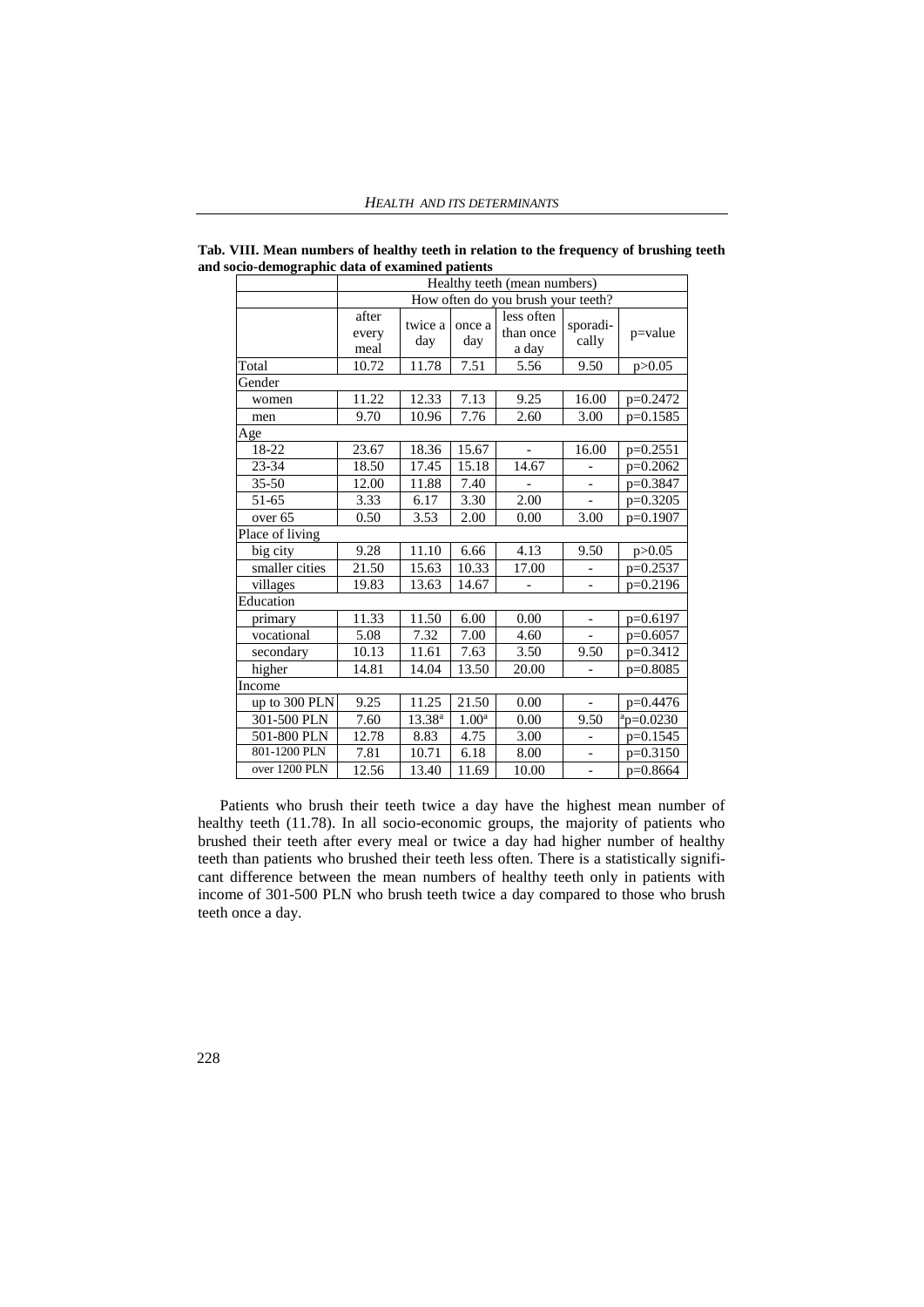| How often do you     | DT                    | <b>MT</b> | FT         | <b>DMFT</b> | Remaining  | Healthy  |
|----------------------|-----------------------|-----------|------------|-------------|------------|----------|
| brush your teeth?    |                       |           |            |             | teeth      | teeth    |
| after every meal     | 2.49                  | 11.75     | 5.87       | 20.11       | 20.07      | 10.72    |
| twice a day          | 3.52                  | 8.32      | 7.24       | 19.08       | 23.68      | 11.78    |
| once a day           | 3.22                  | 16.66     | 3.73       | 23.61       | 15.07      | 7.51     |
| less often than once | 2.56                  | 20.22     | 2.89       | 25.67       | 11.89      | 5.56     |
| a day                |                       |           |            |             |            |          |
| sporadically         | 3.00                  | 16.00     | 5.00       | 24.00       | 16.00      | 9.50     |
| Total                | 3.24                  | 10.56     | 6.34       | 20.14       | 21.37      | 10.78    |
| $p = value$          | $p=0.2077$ $p=0.0006$ |           | $p=0.0001$ | $p=0.0113$  | $p=0.0002$ | p > 0.05 |

**Tab. IX. Mean values of oral health indices in relation to the frequency of brushing teeth**

Patients who brush their teeth after each meal have the lowest mean number of DT (2.49). Patients who brush their teeth twice a day have the lowest mean number of MT (8.32) and the highest mean number of FT (7.24). They also have the lowest score of the DMFT index (19.08), and highest mean number of remaining (23.68) and healthy teeth (11.78). There are statistically significant correlations between the frequency of brushing teeth and the mean values of MT, FT and DMFT indices and also between the frequency of brushing teeth and the mean numbers of remaining teeth.

#### **DISCUSSION**

Oral health is influenced by many factors like accessibility to dental services, dental attitude and oral hygiene habits. According to Gaszyńska et al. favourable dental health behaviour consists of 4 basic elements: effective removal of dental plaque by brushing teeth at least twice a day and flossing once a day, regular visits to a dentist (in adults at least once a year), providing a reasonable amounts of fluoride, restricted consumption of cariogenic food [12]. Reduction of plaque accumulation is an important factor for prevention of periodontal disease and dental caries. Therefore, twice a day tooth brushing is recommended as a good dental self-care procedure [5, 32, 34].

Gaszyńska et al. claimed that the frequency of brushing teeth by the Poles in 2010 was similar to the results obtained in 1988 in the studies conducted on Norwegian people [12]. At that time more than 63% of adult Norwegians brushed their teeth at least twice a day [29]. In New Zealand and West Germany as many as 85% of people claimed that they brushed their teeth at least twice a day [3, 17]. The study of other authors, who investigated the frequency of tooth brushing in the group of patients aged 35-44 years between 1988 and 2009 in New Zealand, showed that the percentage of patients who brushed their teeth at least twice a day was significantly lower and it was 65% [15].

In this study the percentage of patients who brushed teeth twice a day or more often, was about 83%. Every fifth patient brushed teeth after every meal. Gender,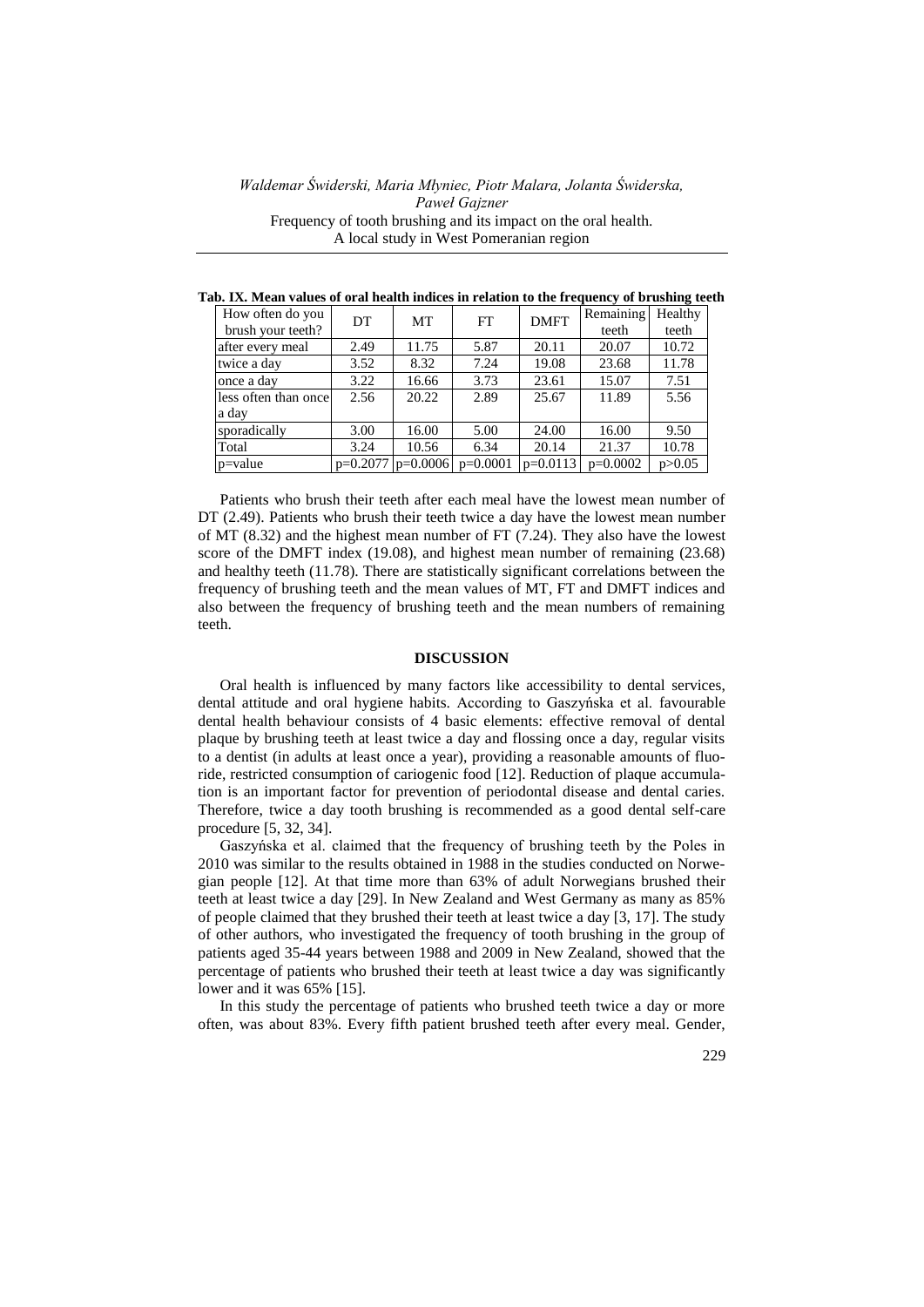education and income had significant influence on the frequency of brushing teeth. Women, patients with higher education and with income of over 1200 PLN brushed teeth more frequently than other patients.

The relationship between oral hygiene and dental caries is well described in the literature [1, 14, 21]. Mamai-Homata et al. [22] showed in their study that there was a very strong correlation between tooth brushing frequency and oral hygiene status, whereas in other studies tooth brushing frequency was only weakly associated with oral hygiene [16, 18, 23].

This study showed that the frequency of tooth brushing is statistically correlated with the oral health. Patients who reported more frequent tooth brushing had significantly better values of common oral health indices, such as DMFT and also the mean number of remaining teeth.

The study by Tseveenjav et al. showed that mean number of remaining teeth was 24.2, and the mean numbers of DT, FT and healthy teeth were 0.5, 13.8 and 9.6 for women and 1.1, 12.1 and 10.8 for men, respectively [29].

In this study the corresponding indices had following mean values: remaining teeth – 21.4, DT – 3.2, FT – 6.3, healthy teeth – 10.8. Women had more healthy teeth compared to men and lower number of FT was also observed in women.

Study conducted by Tsitaishvili [30] determined that the DMFT value is mainly determined by DT and MT variables, not by FT. The results were not only influenced by the oral hygiene habits but also by dental attendance. In that study Tsitaishvili showed that majority of patients brushed their teeth twice a day.

In our study the vast majority of patients brushed their teeth after every meal or twice a day. Higher numbers of remaining and healthy teeth was observed in this group compared to patients who brush their teeth less often.

#### **CONCLUSIONS**

- 1. The vast majority of patients reported that they brush teeth twice a day. Women, patients with higher education and with income of over 1200 PLN brushed teeth more frequently than other patients.
- 2. Patients from villages who brush their teeth after every meal have a lower number of DT than patients living in Szczecin and smaller cities.
- 3. The group with highest number of FT are patients who brush their teeth twice a day or more frequently.
- 4. Patients who brush their teeth after each meal or twice a day have the lowest mean values of MT and DMFT indices.
- 5. In all socio-economic groups, the majority of patients who brushed their teeth after every meal or twice a day had higher numbers of remaining and healthy teeth compared to other patients.
- 6. There are statistically significant correlations between the frequency of brushing teeth and the mean values of DMFT, MT, FT and also between the frequency of brushing teeth and the mean numbers of remaining teeth.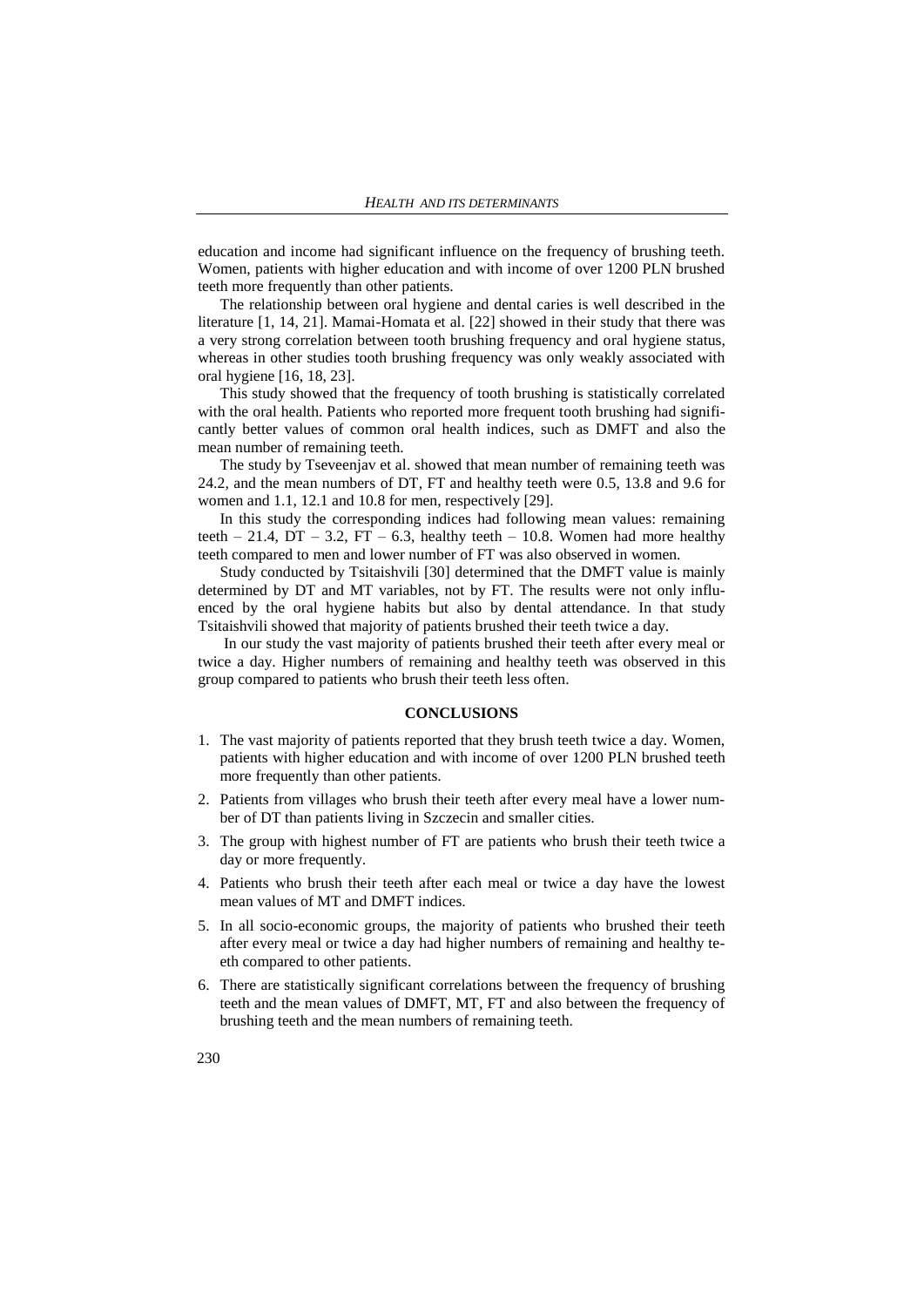#### **REFERENCES**

- 1. Álvarez L. i wsp.: Dental caries in Uruguayan adults and elders: findings from the first Uruguayan National Oral Health Survey. Cad Saude Publica, 2015; 31(8): 1663-1672.
- 2. Borrell L.N. i wsp.: Perception of general and oral health in White and African American adults: assessing the effect of neighborhood socioeconomic conditions. Community Dent Oral Epidemiol, 2004; 32: 363–373.
- 3. Borutta A. i wsp.: The study of oral health outcomes. The 1991 German section of the WHO second international collaborative study. Erfurt: WHO Collaborative Centre for Prevention of Oral Diseases Dental School of Erfurt Friedrich Schiller University of Jena, 1995.
- 4. Chaffee B.W. i wsp.: Baseline caries risk assessment as a predictor of caries incidence. J Dent, 2015; 43(5): 518-524.
- 5. Daly C.G.: Prescribing good oral hygiene for adults. Aust Prescr, 2009; 32: 72- 75.
- 6. Davies R.M. i wsp.: Prevention. Part 4: toothbrushing: what advice should be given to patients? Brit Dent J, 2003; 195(3): 135–141.
- 7. Dumitrescu A.L. i wsp.: Self-reported oral health status, oral health-related behaviours, resilience and hope in Romania. Oral Health Prev Dent, 2009; 7: 251– 259.
- 8. Dumitrescu A.L., Kawamura M.: Exploring the relationships between sense of hopelessness, worry, self-rated oral health status, and behavior in a Romanian adult population. J Contemp Dent Pract, 2009; 10: 34–41.
- 9. Featherstone J.D.: Dental caries: a dynamic disease process. Aust Dent J, 2008; 53: 286-291.
- 10. Finlayson T.L. i wsp.: Oral health disparities and psychosocial correlates of selfrated oral health in the National Survey of American Life. Am J Public Health, 2010; 100(Suppl 1): S246–S255.
- 11. Frencken J.E. i wsp.: Basic package of oral care. 2002. http://www.chdentalinstitute.org/images/BPOC.pdf Accessed on 14th May 2015.
- 12. Gaszyńska E. i wsp.: Thirty years of evolution of oral health behaviors in the working-age Poles. Int J Occup Med Environ Health, 2014; 27(5): 774-784.
- 13. Genco R.J, Williams R.C.: Periodontal Disease and Overall Health: A Clinician's Guide. Yardley, PA: Professional Audience Communications. 2010.
- 14. Gilbert G.H. i wsp.: Social determinants of tooth loss. Health Serv Res, 2003; 38: 1843-1862.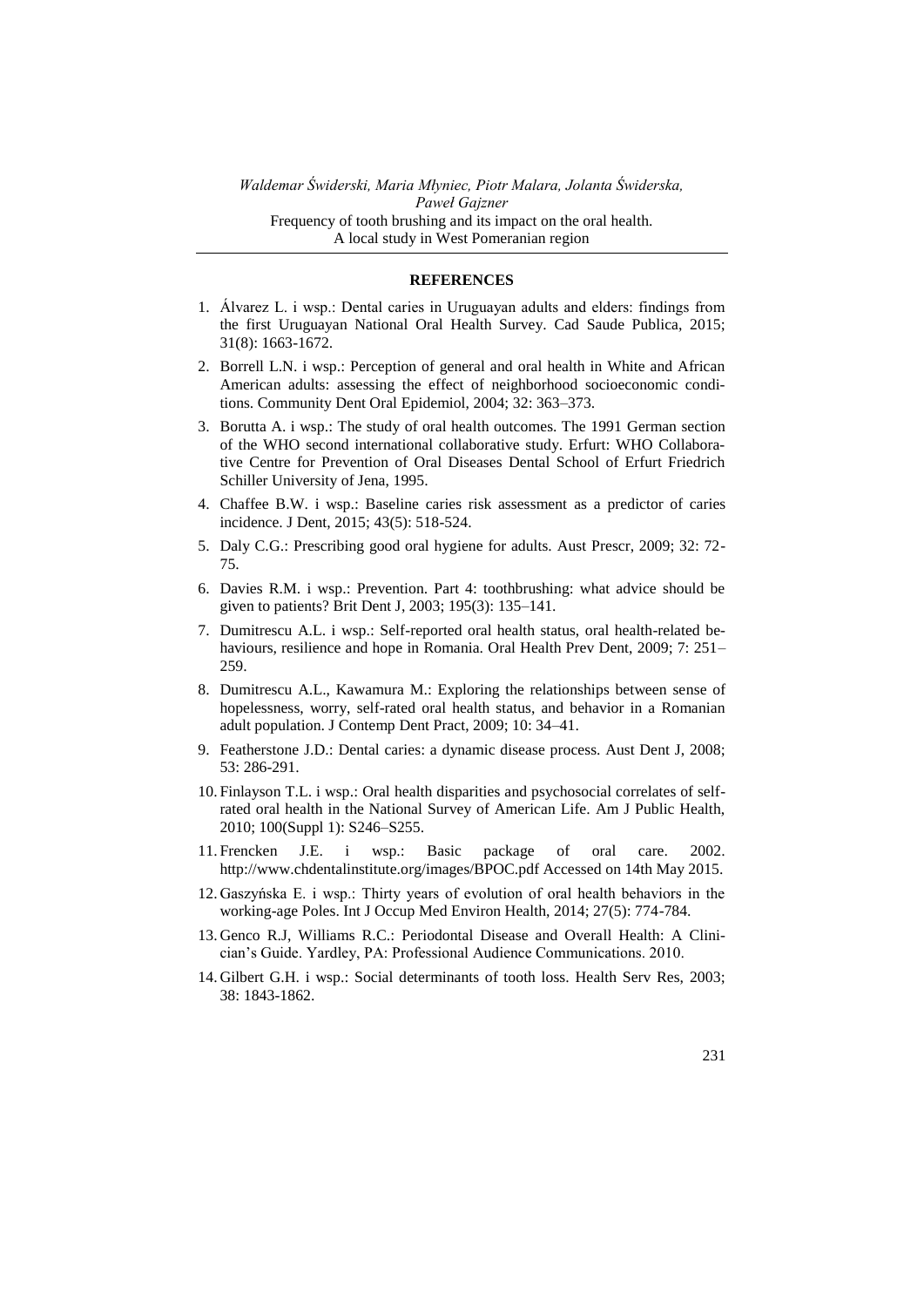- 15. Haisman-Welsh R.J., Thomson W.M.: Changes in periodontitis prevalence over two decades in New Zealand: evidence from the 1988 and 2009 national surveys. N Z Dent J, 2012; 108(4): 134-138.
- 16. Honkala E. i wsp.: Effectiveness of children's habitual tooth brushing. J Clin Periodontol, 1986; 13: 81-85.
- 17. Hunter B.P. i wsp.: The study of oral health outcomes. The New Zealand section of the WHO second international collaborative study. Wellington: Health Research Services, Department of Health, 1992.
- 18. Kalsbeek H. i wsp.: Trends in periodontal status and oral hygiene habits in Dutch adults between 1983 and 1995. Community Dent Oral Epidemiol, 2000; 28: 112- 118.
- 19. Kelishadi R. i wsp.: Association of cardiometabolic risk factors and dental caries in a population-based sample of youths. Diabetol Metab Syndr, 2010; 2: 22.
- 20. Locker D.: Oral health and quality of life. Oral Health Prev Dent, 2004; 2: 247– 254.
- 21. Lu H.X. i wsp.: Risk indicators of oral health status among young adults aged 18 years analyzed by negative binomial regression. BMC Oral Health, 2013; 13: 40.
- 22. Mamai-Homata E. i wsp.: Periodontal diseases in Greek adults between 1985 and 2005 – risk indicators. Int Dent J, 2010; 60(4): 293-299.
- 23. Nyyssonen V., Honkala E.: Oral hygiene status and habitual tooth brushing in children. ASDC J Dent Child, 1984; 51: 285-288.
- 24. Petersen P.E., Kwan S.: Evaluation of community-based oral health promotion and oral disease prevention – WHO recommendations for improved evidence in public health practice. Community Dent Health, 2004; 21(suppl): 319–329.
- 25. Petersen P.E.: Challenges to improvement of oral health in the 21st century the approach of the WHO Global Oral Health Programme. Int Dent J, 2004; 54(suppl 1): 329–343.
- 26. Sanders A.E. i wsp.: Affluent neighborhoods reduce excess risk of tooth loss among the poor. J Dent Res, 2008; 87: 969–973.
- 27. Sanders A.E., Spencer A.J.: Why do poor adults rate their oral health poorly? Aust Dent J, 2005; 50: 161–167.
- 28. Tellez M. i wsp.: Assessment of the relationship between neighborhood characteristics and dental caries severity among low-income African-Americans: a multilevel approach. J Public Health Dent, 2006; 66: 30–36.
- 29. Tseveenjav B. i wsp.: The role of sugar, xylitol, toothbrushing frequency, and use of fluoride toothpaste in maintenance of adults dental health: Findings from the Finnish National Health 2000 Survey. Eur J Oral Sci, 2011; 119(1): 40–47.